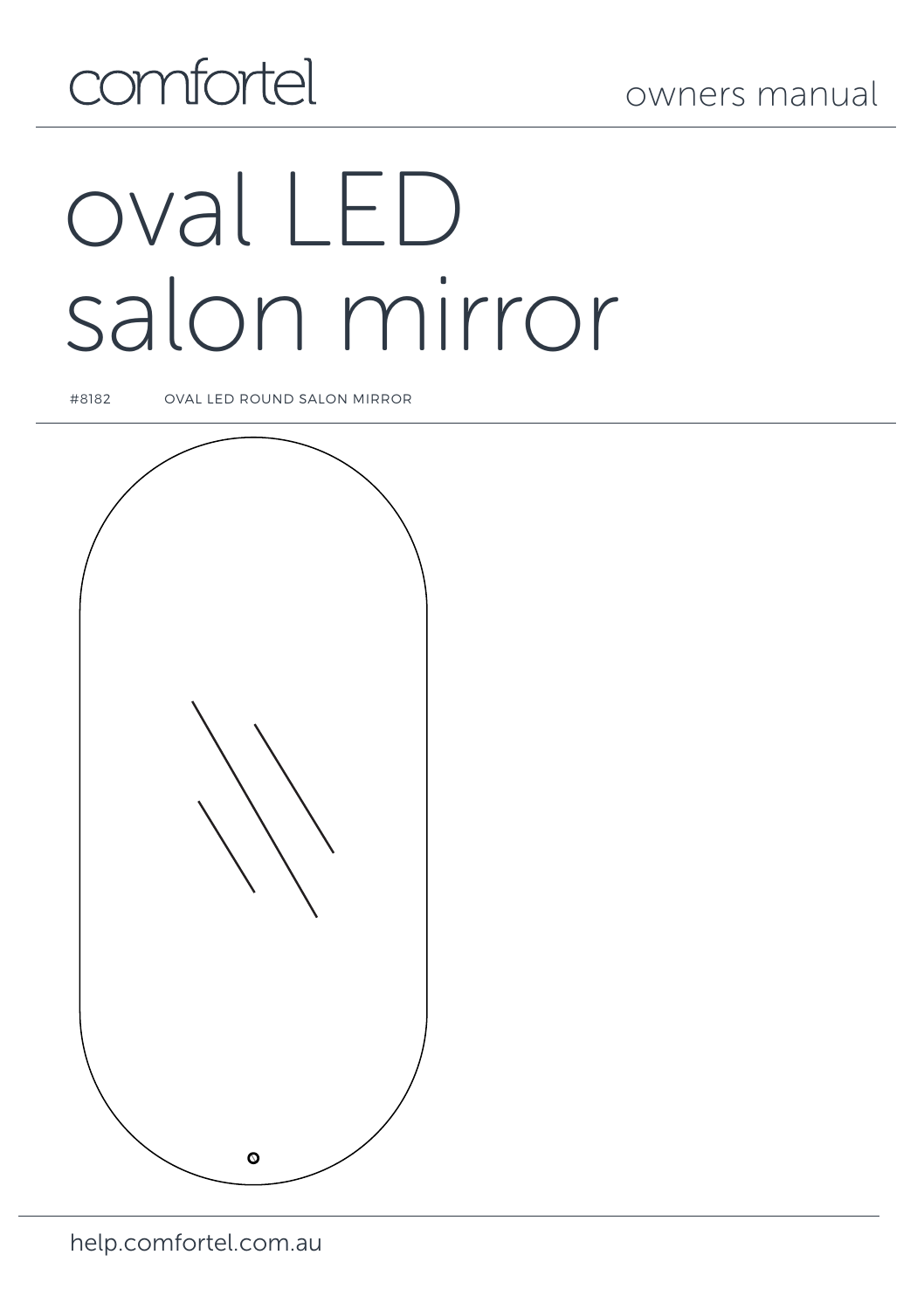#### IMPORTANT PLEASE READ THESE SAFETY INSTRUCTIONS

#### GENERAL SAFETY

- 1. Read carefully and keep these instructions in a safe place.
- 2. Use this product only for its intended function and do not use attachments not recommended by the manufacturer.
- 3. Do not use outdoors.



## IMPORTANT

WALL FIXINGS NOT SUPPLIED. PLEASE REFER TO MIRROR WEIGHT WHEN INSTALLING TO DETERMINE BEST PRACTICE MOUNTING. WALL STUDS AND NOGGINS ARE NOT REQUIRED WHEN INSTALLING MIRRORS

PLEASE USE CORRECT FIXTURES FOR MOUNTING BASED ON WALL TYPE. NO RESPONSIBILITY IS ACCEPTED FOR ANY DAMAGE OR INJURY CAUSED BY INCORRECT MOUNTING.

#### ELECTRICAL APPLIANCES

- 1. All GPO's must be installed by a qualified Electrician in accordance with local electrical standards.
- 2. DO NOT allow children to operate this product.
- 3. Turn the power off when not in use or when cleaning.
- 5. Do not let the power cord get damaged in any way.
- 6. Keep the power cord away from heat sources.
- 7. Do not use an extension cord unless the cord complies with local electrical safety standards.
- 8. Periodically inspect the power cord for signs of damage.
- 9. Do not operate any electrical item with a damaged power cord.

#### GET STARTED

#### OVAL LED Salon Mirror

Height: 650mm (25.6") Height: 1400mm (55.1") Depth: 25mm (1") Weight: 10Kg (22Ilbs)

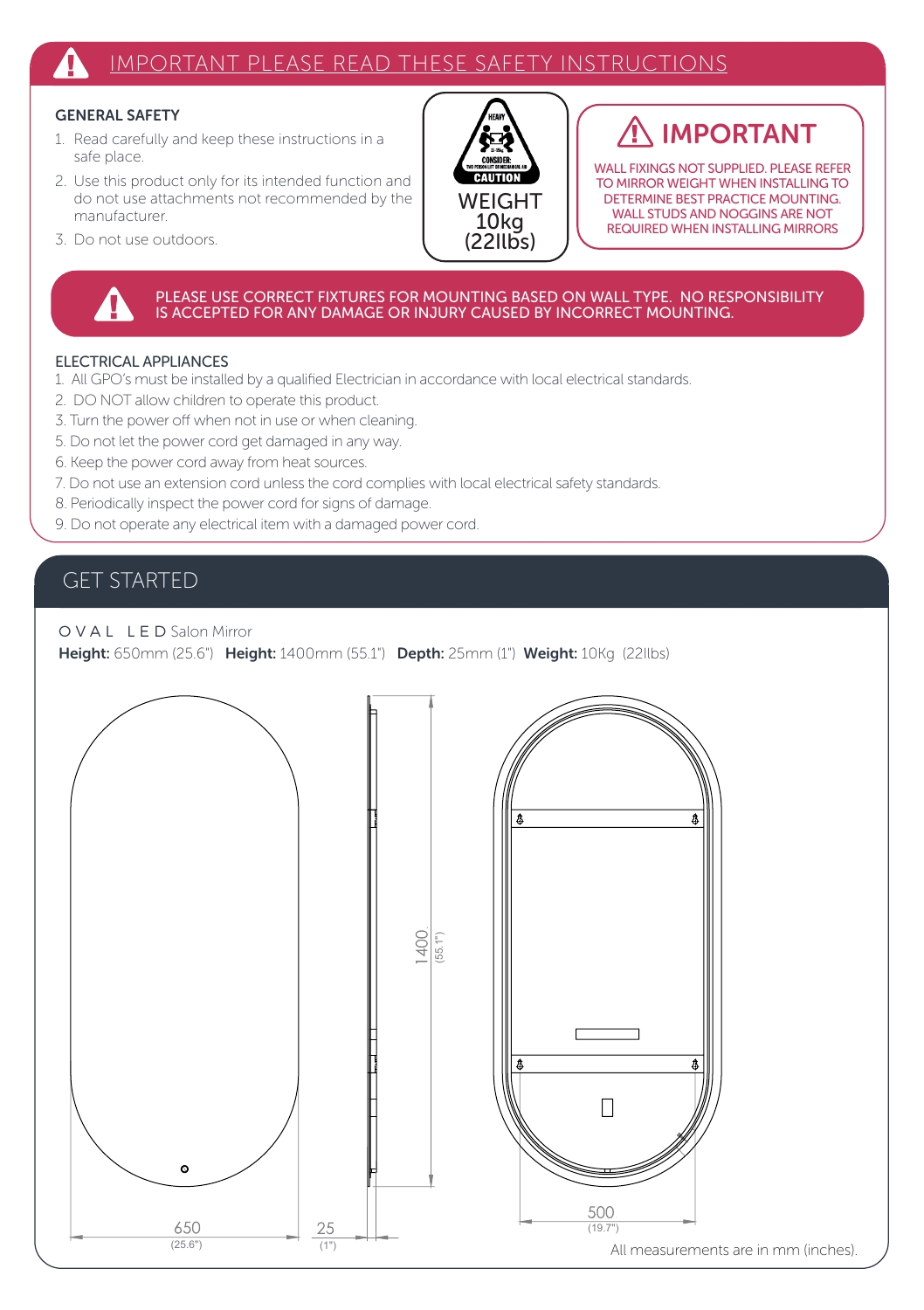### INSTALLATION: RECOMMENDED WALL MOUNTING



All measurements are in MM.

**FLOOR** 

All measurements are in MM (Inches.)

#### BEFORE INSTALLING YOU SHOULD CONSIDER THE FOLLOWING:

Allow for the necessary room around the unit for free movement. If applicable, when installing a bench, position it so it is 800mm - 850mm (31.5" - 33") from the floor. This is the recommended bench height. Install mirror above bench to desired height according to the bench and bench height.

PLEASE USE CORRECT FIXTURES FOR MOUNTING BASED ON WALL TYPE. NO RESPONSIBILITY IS ACCEPTED FOR ANY DAMAGE OR INJURY CAUSED BY INCORRECT MOUNTING.